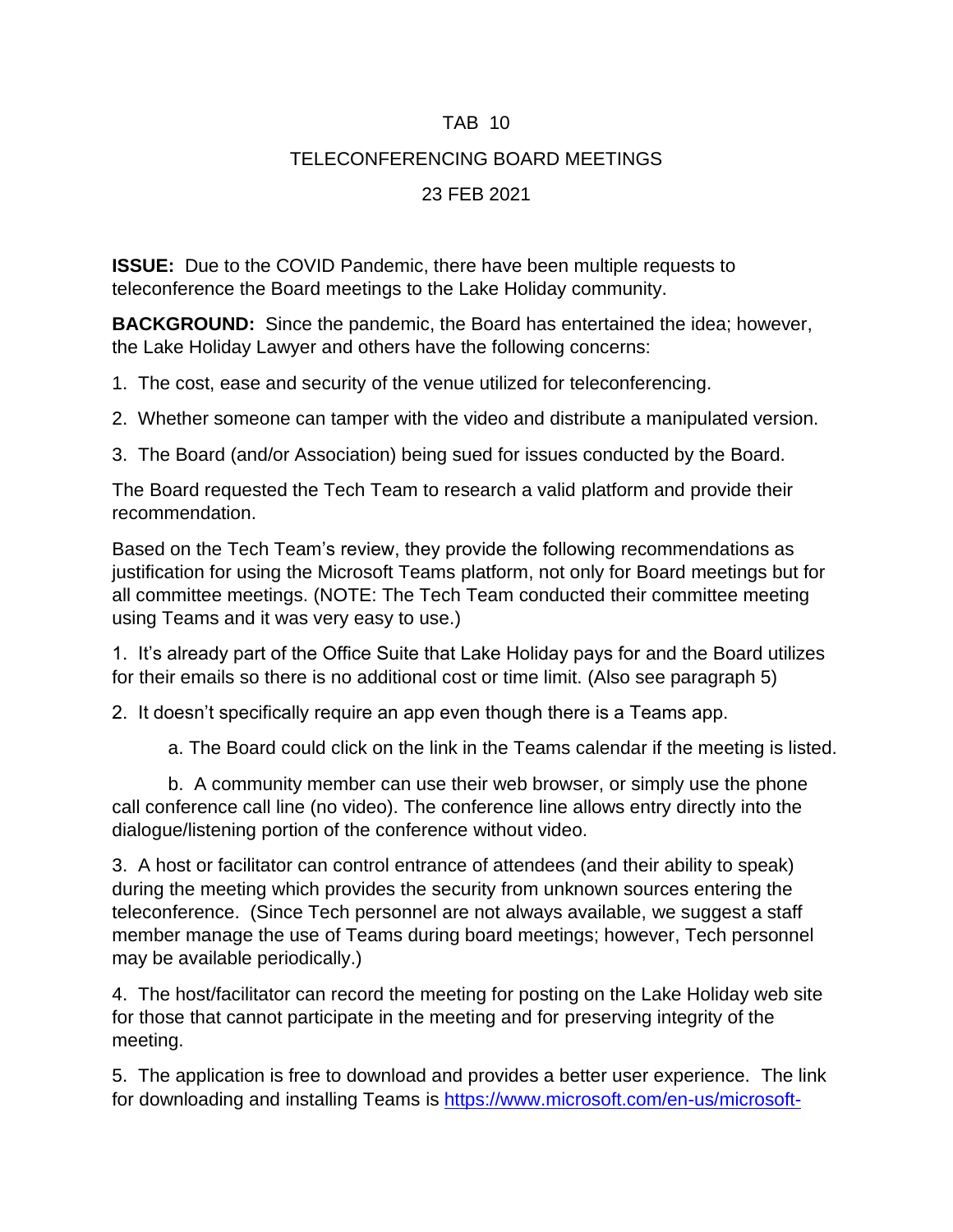[teams/download-app](https://www.microsoft.com/en-us/microsoft-teams/download-app) You can download it for Windows, Apple, Android, or iOS devices. However, if a community member is unable to use the Teams application and/or prefers to use Teams from within a web browser, the Tech Team recommends using Chrome for the best experience. Please be aware that browsers now explicitly require users allow website usage of cameras and microphones. See the screenshot below for details.



The Tech Team will provide a demonstration at the Board meeting to further illustrate the capabilities of this platform. In addition, the Tech Team provides these links as a beneficial reference for the Board, or members.

- Get started with [Microsoft](https://support.microsoft.com/en-us/office/get-started-with-microsoft-teams-live-events-d077fec2-a058-483e-9ab5-1494afda578a) Teams live events Office Support
- Plan and schedule a live event Office Support [\(microsoft.com\)](https://support.microsoft.com/en-us/office/plan-and-schedule-a-live-event-f92363a0-6d98-46d2-bdd9-f2248075e502)
- Produce a live event using Teams Office Support [\(microsoft.com\)](https://support.microsoft.com/en-us/office/produce-a-live-event-using-teams-591bd694-121d-405c-b26d-730315e45a22)